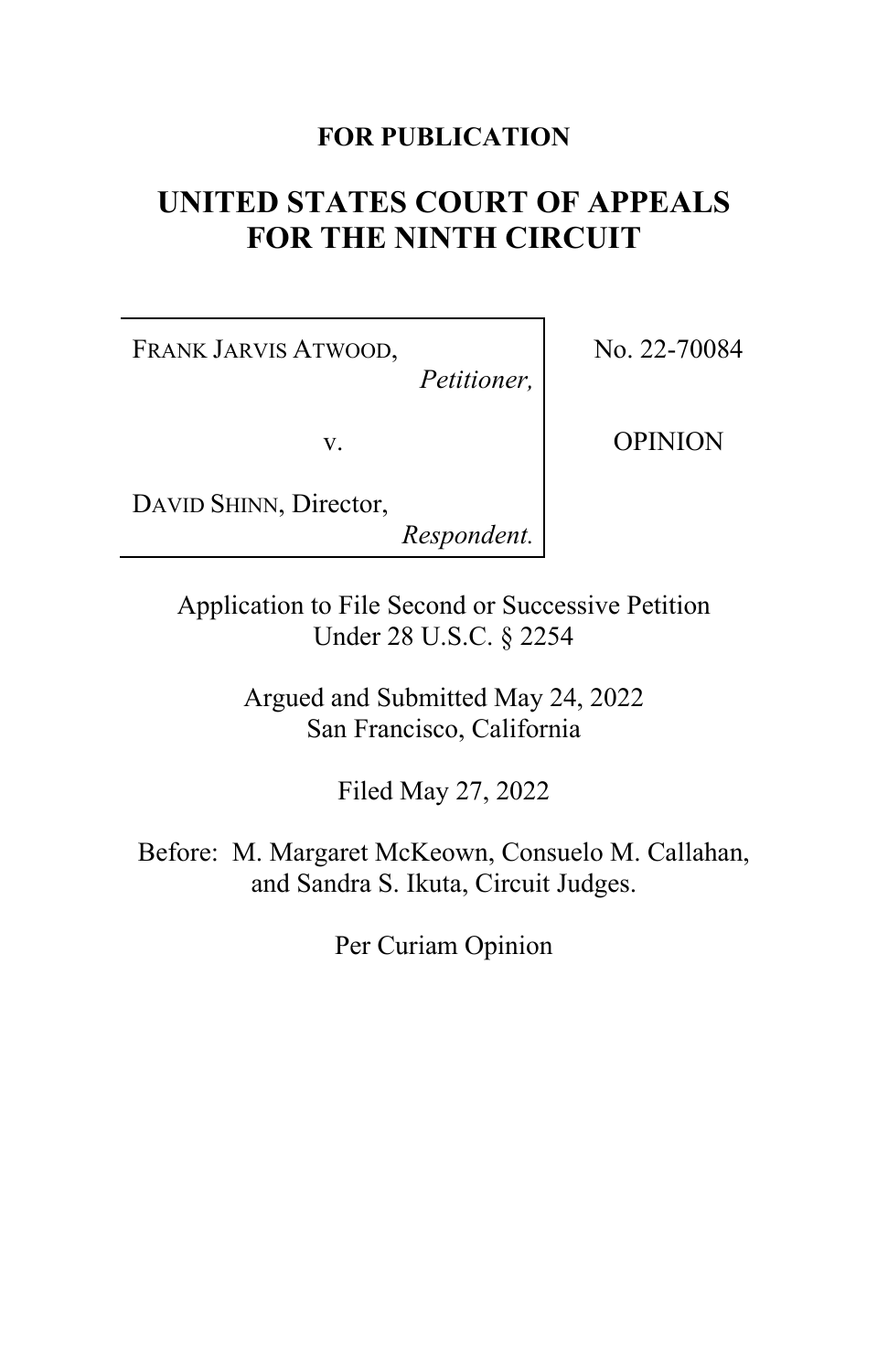## **SUMMARY[\\*](#page-1-0)**

## **Application to File Second or Successive Habeas Petition/Death Penalty**

The panel denied Frank Jarvis Atwood's motion under 28 U.S.C.  $\S$  2244(b)(3)(B) for an order authorizing the district court to consider a second or successive habeas petition challenging his Arizona conviction and death sentence for kidnapping and first-degree felony murder.

Section 2244(b)(2) states that a new claim asserted in a second or successive habeas corpus application under 28 U.S.C. § 2254 "shall be dismissed" unless one of two criteria are met. First, the applicant may show that the claim "relies on a new rule of constitutional law, made retroactive to cases on collateral review by the Supreme Court." Atwood's motion does not invoke this ground. Alternatively, the application may show that the "factual predicate for the claim could not have been discovered previously through the exercise of due diligence," and the alleged facts, if proven and viewed in the light of all the evidence, "would be sufficient to establish by clear and convincing evidence that, but for the constitutional error, no reasonable factfinder would have found the applicant guilty of the underlying offense."

Atwood seeks to file a habeas petition raising three claims.

<span id="page-1-0"></span><sup>\*</sup> This summary constitutes no part of the opinion of the court. It has been prepared by court staff for the convenience of the reader.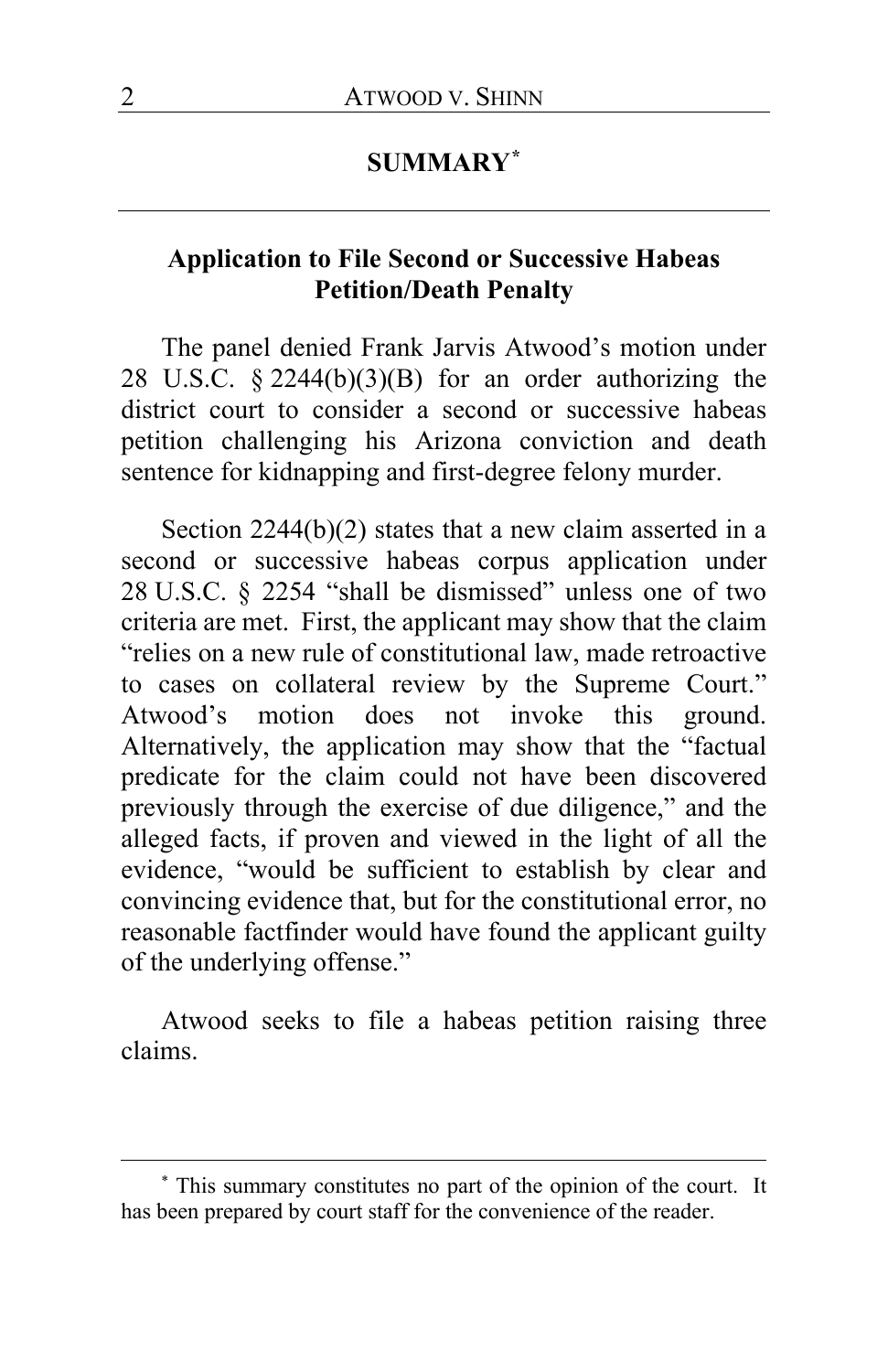Atwood's first claim is that the use of his 1975 California conviction for lewd and lascivious conduct with a child under the age of fourteen years as an aggravating circumstance to qualify him for the death penalty violates the Eighth and Fourteenth Amendments. Atwood argues that this claim ought to be excused from satisfying this claim ought to be excused  $§$  2244(b)(2)(B)'s requirements under the equitable exception for claims of actual innocence of the death penalty recognized by the Supreme Court in *Sawyer v. Whitley*, 505 U.S. 333 (1992). The panel disagreed because this argument is foreclosed by *Thompson v. Calderon*, 151 F.3d 918 (9th Cir. 1998) (en banc), *as amended* (July 13, 1998), which recognized that the *Sawyer* exception was subsumed, with respect to  $\S 2244(b)(2)$ , by the amendments to that provision enacted as part of the Antiterrorism and Effective Death Penalty Act. The panel held that because Atwood does not assert that his first claim otherwise meets the § 2244(b)(2)(B) requirements, Atwood's first claim does not make a prima facie showing that it meets the requirements for an exception to the bar on second or successive petitions. The panel wrote that even if it considered whether the first claim could meet the requirements of  $\S 2244(b)(2)(B)$ , it would conclude that the claim does not meet those requirements, because the claim is not based on facts or a factual predicate  $(\S$  2244(b)(2)(B)(i), (ii)); and the claim does not meet the diligence requirement of  $§$  2244(b)(2)(B)(i), even assuming that prong addressed legal issues.

Atwood's second claim is that the State withheld material exculpatory evidence in violation of the Fourteenth Amendment and *Brady v. Maryland*, 373 U.S. 83 (1963). The panel held that this claim does not meet the standard in § 2244(b)(2)(B)(ii) because Atwood has not made a prima facie showing that the unreported anonymous phone call, if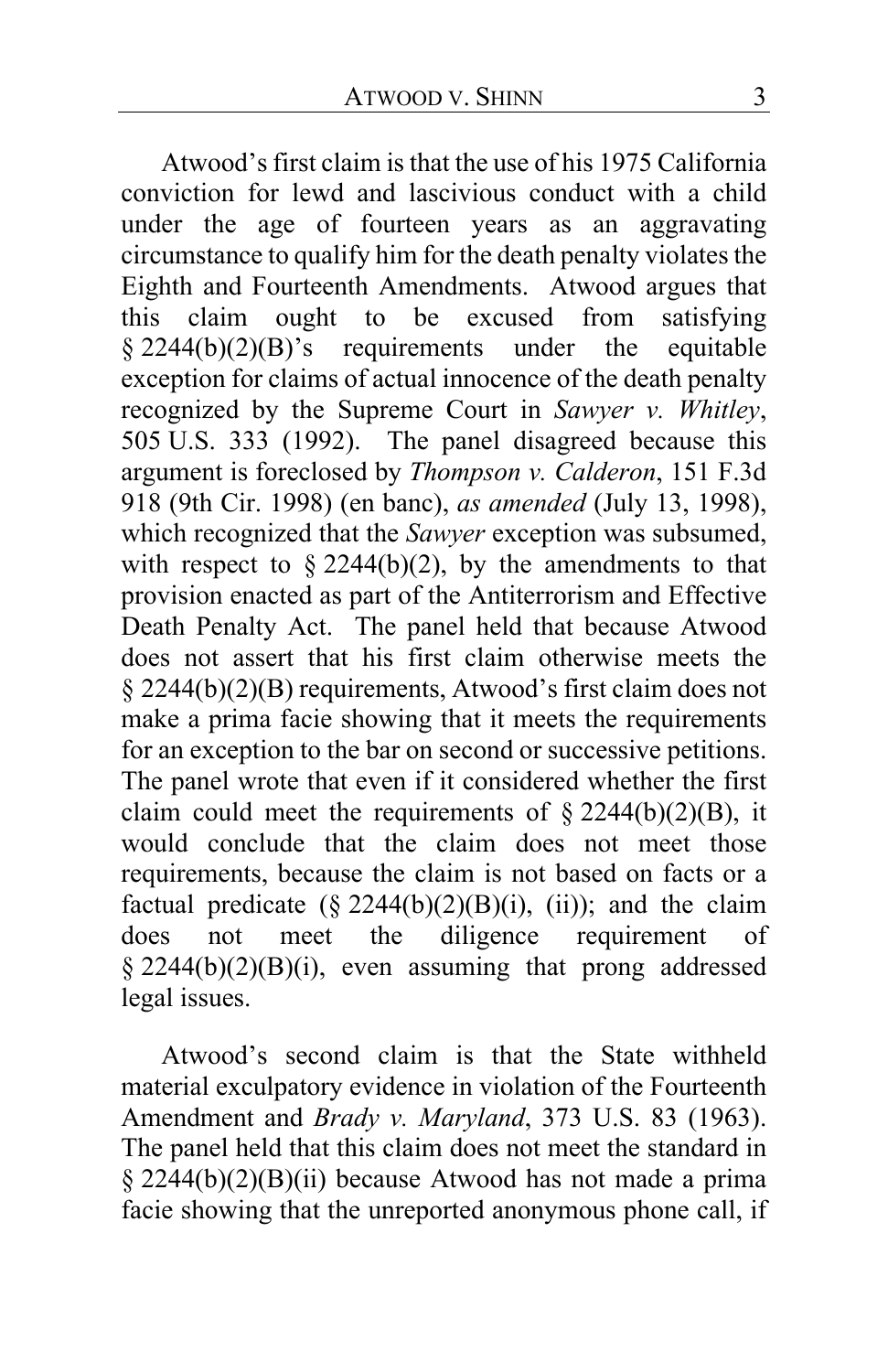proven and viewed in light of the evidence as a whole, would be sufficient to establish by clear and convincing evidence that, but for the constitutional error, no reasonable factfinder would have found him guilty.

Atwood's third claim is that he is actually innocent and his execution would violate the Eighth and Fourteenth Amendments because the *Brady* material is new evidence showing that Atwood is not guilty of the underlying offense. The panel held that Atwood has not made a prima facie showing in support of this freestanding actual innocence claim because, as explained above, the anonymous phone call does not approach demonstrating, by clear and convincing evidence, that Atwood is not guilty.

## **COUNSEL**

Amy P. Knight (argued), Knight Law Firm PC, Tucson, Arizona; Joseph J. Perkovich, Phillips Black Inc., New York, New York; for Applicant.

Laura P. Chiasson (argued), Assistant Attorney General; Jeffrey L. Sparks, Acting Chief Counsel, Capital Litigation Section; Office of the Attorney General, Tucson, Arizona; for Respondent.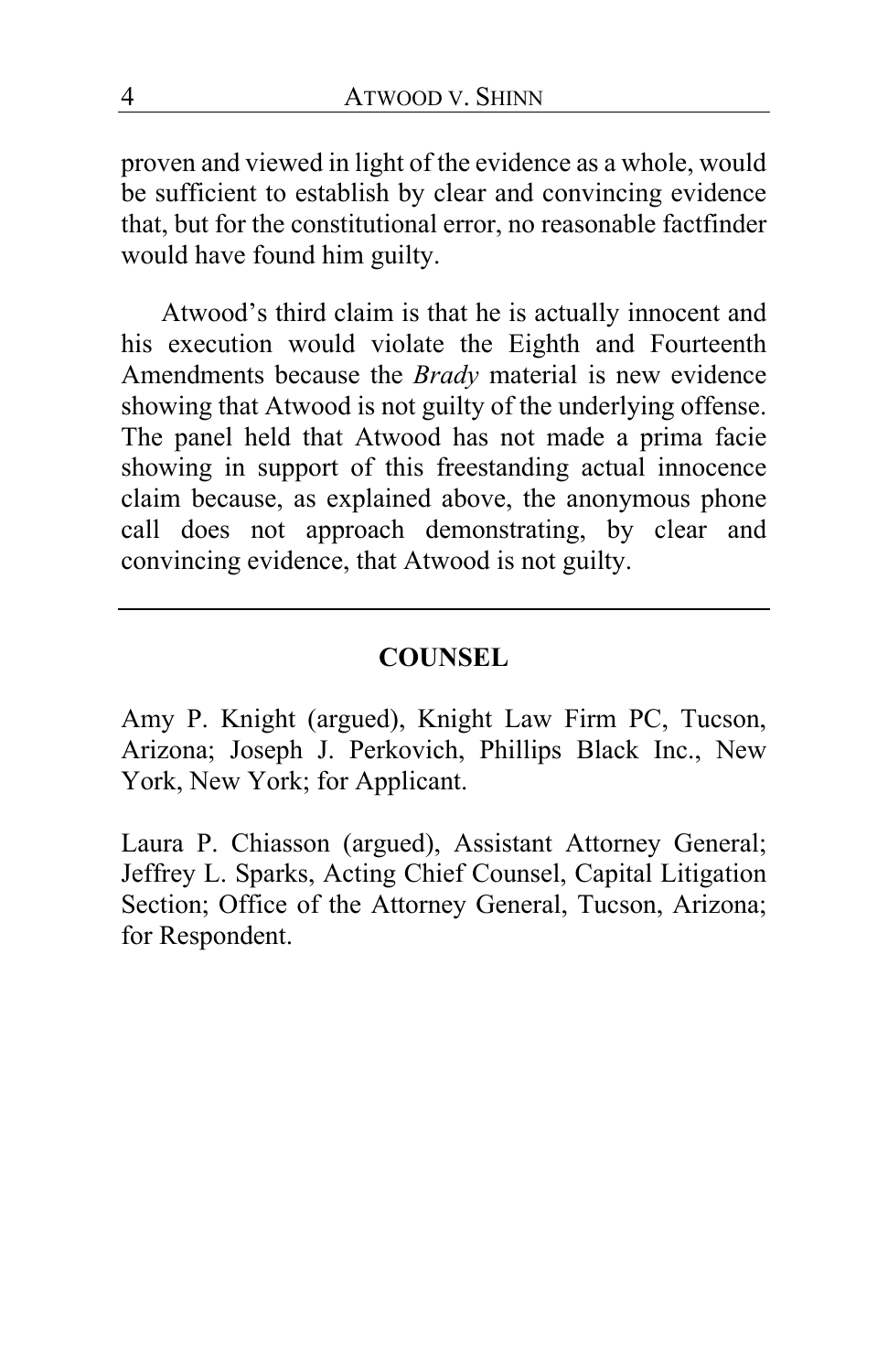### **OPINION**

#### PER CURIAM:

On May 4, 2022, Petitioner Frank Jarvis Atwood filed a motion for an order authorizing the district court to consider a second or successive habeas petition as required by 28 U.S.C.  $\S$  2244(b)(3)(A). Atwood seeks leave to file a habeas petition raising three claims: (1) the use of his 1975 California conviction for lewd and lascivious conduct with a child under the age of fourteen years as an aggravating circumstance to qualify him for the death penalty violates the Eighth and Fourteenth Amendments; (2) the State withheld material exculpatory evidence in violation of the Fourteenth Amendment and *Brady v. Maryland*, 373 U.S. 83 (1963); and (3) he is actually innocent and his execution would violate the Eighth and Fourteenth Amendments. Because Atwood has failed to make a prima facie showing that his proposed petition meets the criteria set forth in 28 U.S.C.  $\S$  2244(b)(2)(B), the motion is denied.

**I**

In 1985, Frank Jarvis Atwood was found guilty of kidnapping and first-degree felony murder and sentenced to death. On direct appeal, Atwood argued that his 1975 California conviction could not be used as an aggravating circumstance under section 13-703(F)(1) of the later-revised Arizona Revised Statutes. He also argued that use of section 13-703(F)(1) violated his Eighth Amendment rights (this is referred to as the "Eighth Amendment claim"). The Arizona Supreme Court rejected these claims and affirmed Atwood's conviction and sentence. *State v. Atwood*, 832 P.2d 593 (1992). The U.S. Supreme Court denied certiorari. *Atwood v. Arizona*, 506 U.S. 1084 (1993).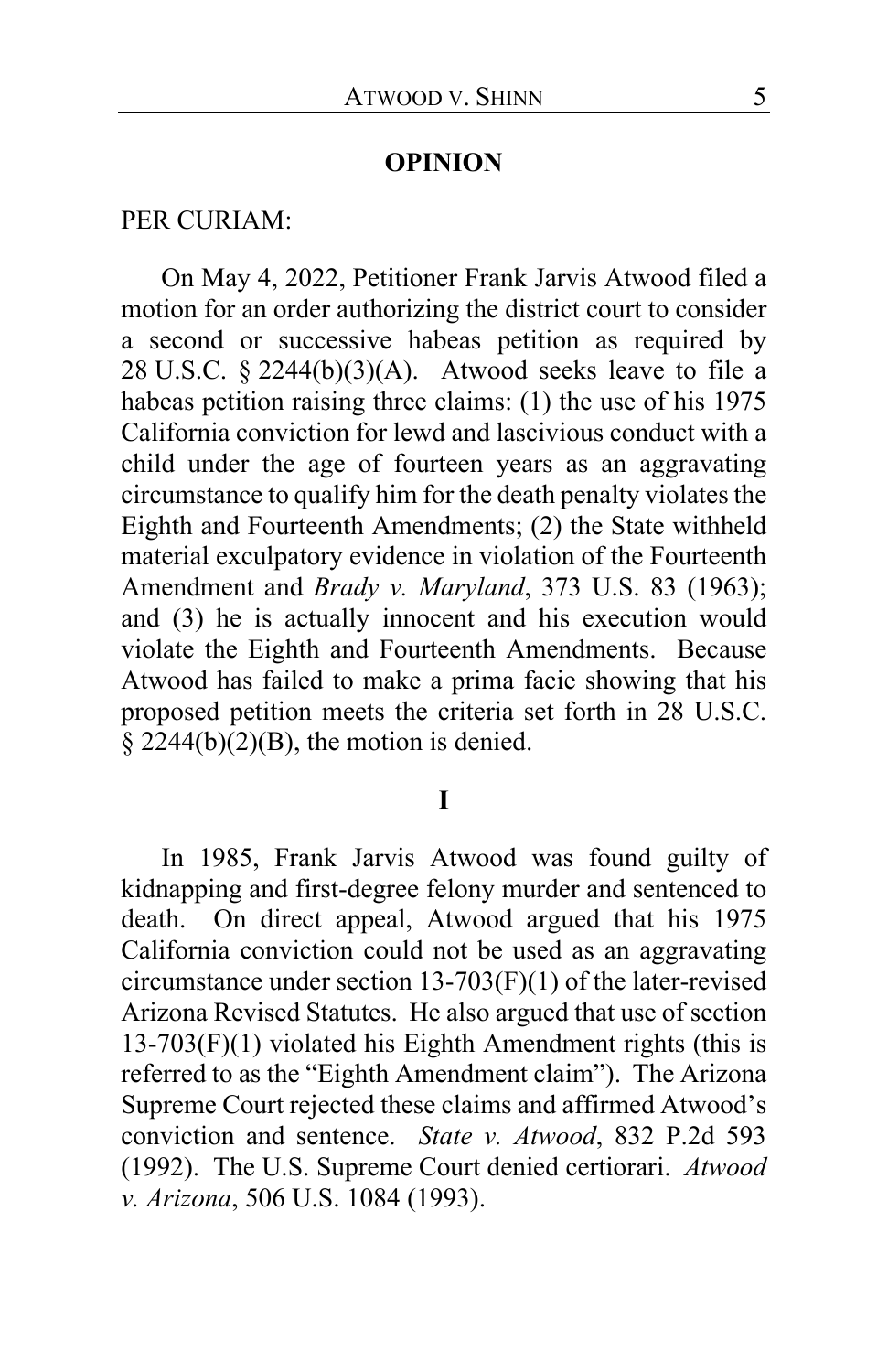In 1996, Atwood filed his first state habeas petition for post-conviction relief. The Arizona Superior Court denied relief on all claims. The Arizona Supreme Court denied review, and the U.S. Supreme Court denied certiorari.

Atwood filed his first habeas petition in federal district court in 1998. In June 2005, the district court dismissed some of Atwood's claims on procedural grounds and in May 2007, it denied relief on the remaining claims but granted a certificate of appealability on the Eighth Amendment claim and one other claim.

In December 2007, Atwood filed his second state habeas petition to exhaust a law enforcement misconduct claim. Eventually, the law enforcement misconduct claim was denied by the Arizona Superior Court and the Arizona Supreme Court denied his petition for review. While this petition was pending, the State offered Atwood access to additional discovery. Atwood filed a motion for rehearing based on this new discovery, but the state trial court denied the motion and the Arizona Supreme Court again denied Atwood's petition for review.

Having exhausted his law enforcement misconduct claim in state court, Atwood returned to federal district court in January 2012 for a ruling on this claim. After permitting additional briefing, the district court dismissed the law enforcement misconduct claim. At this point, all of Atwood's federal habeas claims had been dismissed.

However, in light of the Supreme Court's March 2012 opinion in *Martinez v. Ryan*, 566 U.S. 1 (2012), the district court allowed Atwood to file a motion for reconsideration of its prior dismissal of his ineffective assistance of sentencing counsel claim as procedurally barred. In January 2014, after a four-day evidentiary hearing, the district court denied the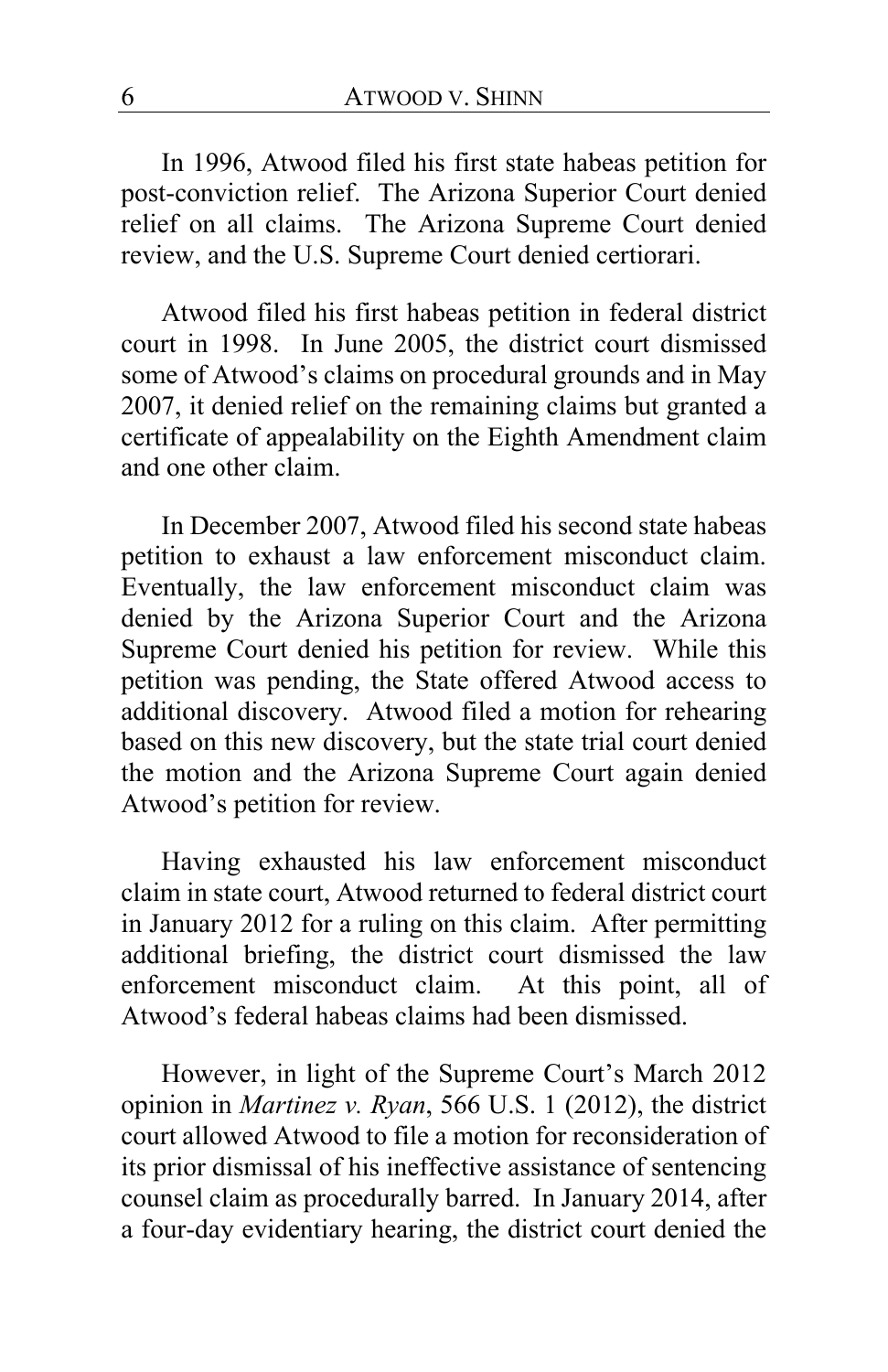motion for reconsideration. Consistent with a revised certificate of appealability issued by the district court, Atwood filed a notice of appeal raising three claims, including the Eighth Amendment claim.

In September 2017, we affirmed the denial of Atwood's petition for a writ of habeas corpus. *Atwood v. Ryan*, 870 F.3d 1033 (9th Cir. 2017). We held, *inter alia*, that "the state court could reasonably have concluded that section 13-703(F)(1) meets the requirements set forth in *Furman* and *Gregg* for guiding a sentencing body's decision as to death eligibility." *Id*. at 1049 (citing *Furman v. Georgia*, 408 U.S. 238 (1973), and *Gregg v. Georgia*, 428 U.S. 153 (1976)). The Supreme Court denied Atwood's motion to file a petition for certiorari out of time. *Atwood v. Ryan*, 139 S. Ct. 298 (2018).

In April 2019, Atwood initiated a third post-conviction proceeding in the Arizona Superior Court raising several sentencing claims, including an allegation that the  $(F)(1)$ aggravating circumstance was constitutionally infirm. The Arizona Superior Court denied relief in June 2020, and the Arizona Supreme Court denied review in May 2021.

In June 2021, Atwood filed another successive postconviction notice in the Arizona Superior Court relating to some of the physical evidence against him. Counsel was appointed and a petition was filed in November 2021. The petition was denied in February 2022.

On May 3, 2022, the Arizona Supreme Court issued a warrant scheduling Atwood's execution for June 8, 2022.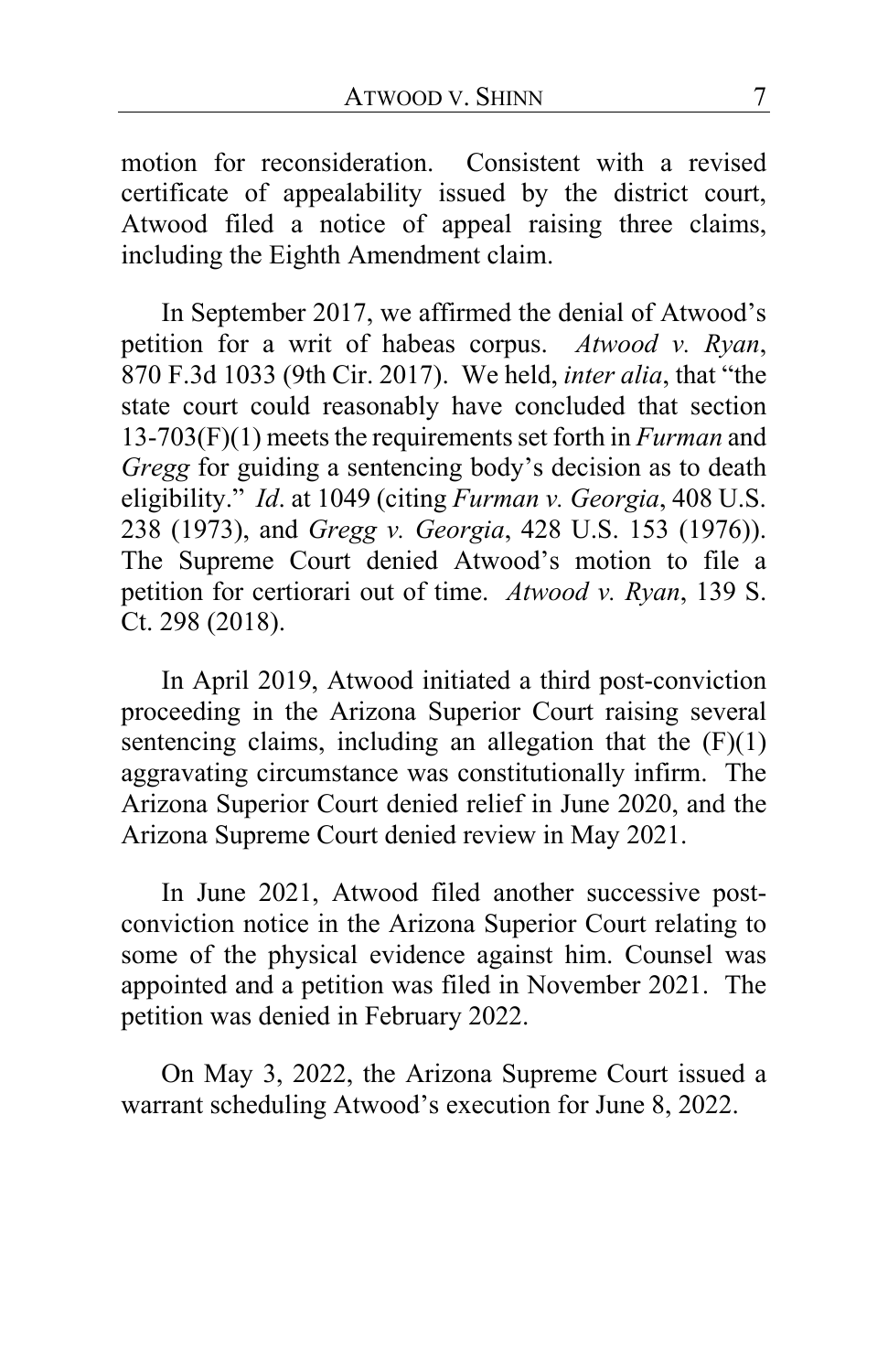### **II**

### **A**

We have jurisdiction to consider the motion pursuant to 28 U.S.C. § 2244(b)(3)(B) ("A motion in the court of appeals for an order authorizing the district court to consider a second or successive application shall be determined by a three-judge panel of the court of appeals."). Subsection  $(C)$ states that we may authorize the filing of a successive application only if we determine "that the application makes a prima facie showing that the application satisfies the requirements of this subsection." *Id.* § 2244(b)(3)(C).

Section 2244(b)(2) states that a new claim asserted in a second or successive habeas corpus application under § 2254 "shall be dismissed" unless one of two criteria are met. First, the applicant may show that the claim "relies on a new rule of constitutional law, made retroactive to cases on collateral review by the Supreme Court." Atwood's motion does not invoke this ground. Alternatively, the applicant may show that "the factual predicate for the claim could not have been discovered previously through the exercise of due diligence" **and** the alleged facts, if proven and viewed in the light of all the evidence, "would be sufficient to establish by clear and convincing evidence that, but for constitutional error, no reasonable factfinder would have found the applicant guilty of the underlying offense."

#### **B**

Atwood admits that he is seeking to file a successive petition and that such a petition is "generally subject to the provisions of  $\S 2244(b)$ ." But Atwood asserts that the requirements of  $\S 2244(b)(2)(B)$  are not applicable to a claim of innocence of the death penalty. Therefore, he does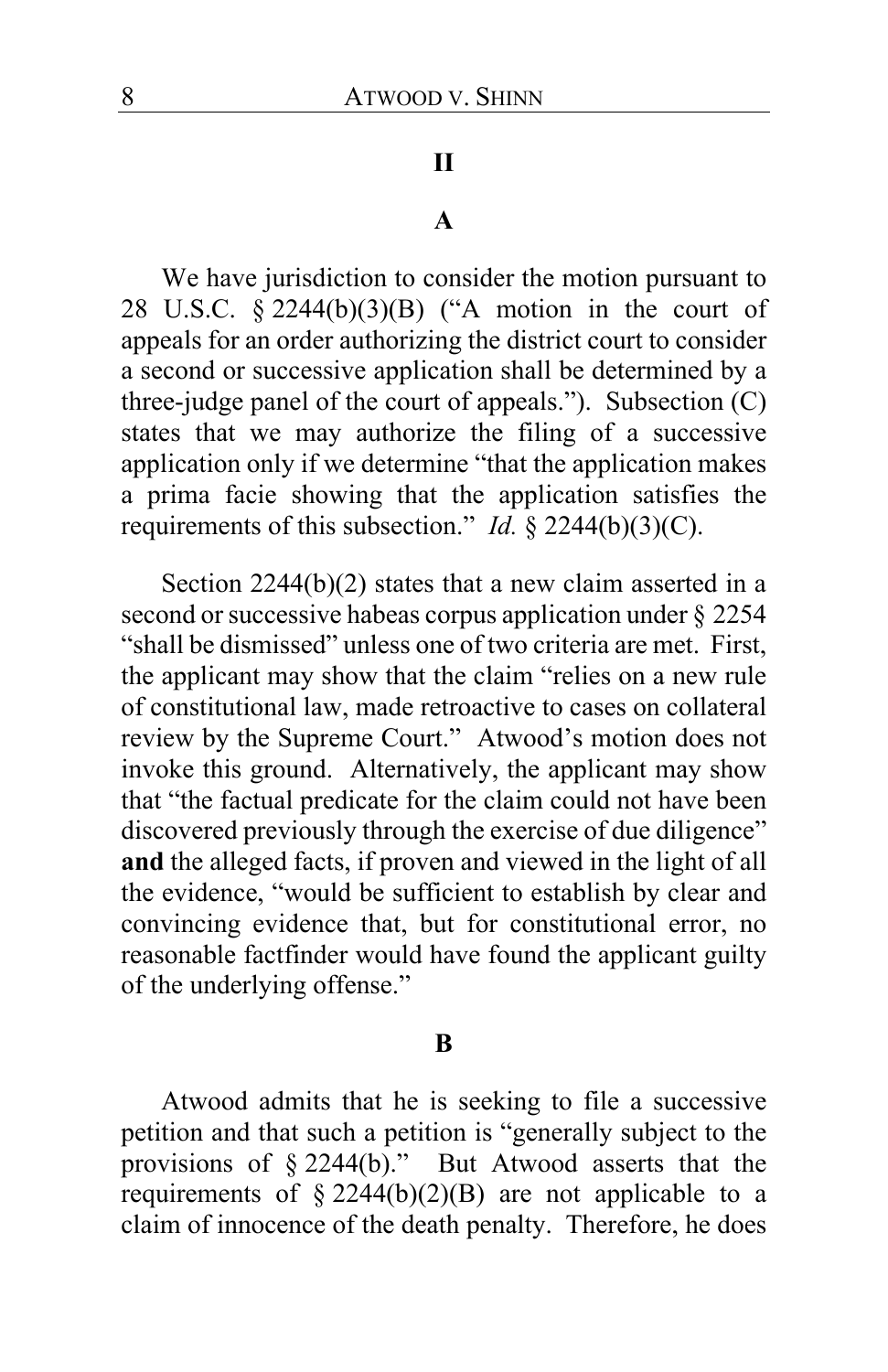not argue that his first claim, regarding his 1975 California conviction, meets the requirements of  $\S 2244(b)(2)(B)$ . Instead, he argues that his first claim ought to be excused from satisfying § 2244(b)(2)(B)'s requirements under the equitable exception for claims of actual innocence of the death penalty recognized by the Supreme Court in *Sawyer v. Whitley*, 505 U.S. 333 (1992).

We disagree because this argument is foreclosed by our decision in *Thompson v. Calderon*, 151 F.3d 918, 923–24 (9th Cir. 1998) (en banc), *as amended* (July 13, 1998), which recognized that the *Sawyer* exception was subsumed, with respect to  $\S 2244(b)(2)$ , by the amendments to that provision enacted as part of the Antiterrorism and Effective Death Penalty Act (AEDPA). Consequently, we assess all of Atwood's new claims against the criteria set out in § 2244(b)(2)(B). Because *Sawyer* provides no equitable exception to  $\S$  2244(b)(2)(B)'s requirements, and because Atwood does not assert that his first claim otherwise meets those requirements, Atwood's first claim does not make a prima facie showing that it meets the requirements for an exception to the bar on second or successive petitions. *See*   $$2244(b)(3)(C).$ 

Even if we considered whether Atwood's claim could meet the requirements of  $\S 2244(b)(2)(B)$  (despite his lack of argument on this point), we conclude that it could not. Section 2244(b)(2)(B) requires that the "factual predicate for the claim could not have been discovered previously through the exercise of due diligence,"  $\S$  2244(b)(2)(B)(i), and that the "facts underlying the claim, if proven and viewed in light of the evidence as a whole," would establish his innocence by clear and convincing evidence.  $\S 2244(b)(2)(B)(ii)$ . Because Atwood's first claim is not based on facts or a factual predicate, this language is inapplicable by its terms.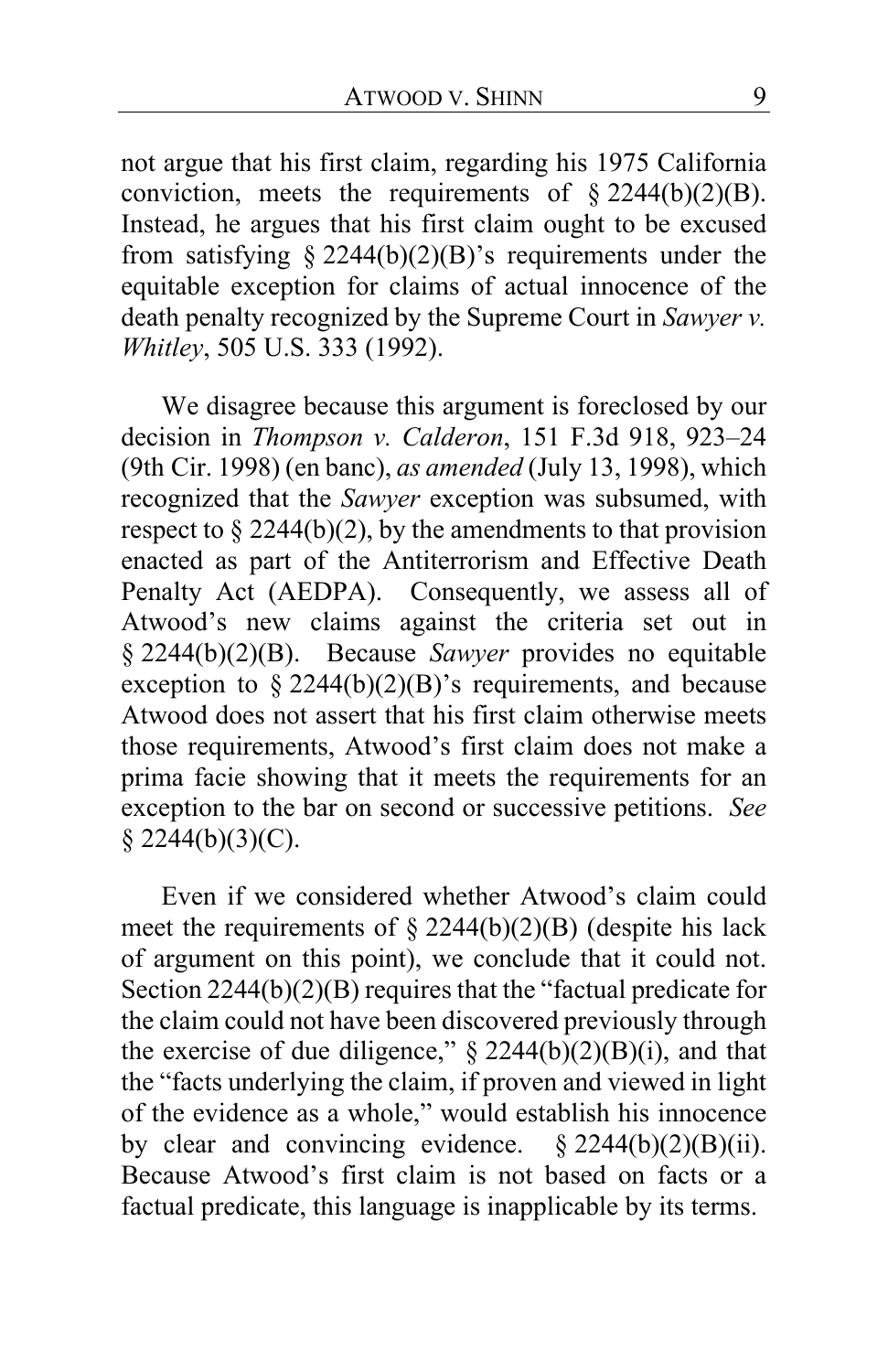And even if we read  $\S 2244(b)(2)(B)(i)$  as permitting an applicant to show that the *legal* "predicate for the claim could not have been discovered previously through the exercise of due diligence," Atwood has not shown that he acted diligently in pursuing his first claim. His California conviction was the sole aggravating circumstance rendering him eligible for the death penalty, and Atwood has challenged it from the very beginning. *See Atwood*, 832 P.2d at 664 (Atwood "argues that his 1975 conviction cannot be used to establish a  $\S$  13-703(F)(1) aggravating circumstance"). The constitutional challenge to the use of the California conviction that was rejected by the Arizona Supreme Court in 1992 is arguably different from the constitutional challenge he now asserts, but his counsel at oral argument on the motion admitted that the claim, as now phrased, could have been raised earlier. Atwood has failed to point to any intervening change in law or fact to excuse this default. The first claim presented by Atwood's proposed petition does not meet the diligence requirement of  $\frac{1}{2}$  2244(b)(2)(B)(i), even assuming that prong addressed legal predicates.

## **C**

Atwood's *Brady* claim also fails to meet the requirements of  $\S 2244(b)(2)(B)$ . Atwood contends that in the summer of 2021, during an inspection of the Arizona Attorney General's case file, his counsel "discovered a memorandum written by an FBI Special Agent on September 19, 1984 (i.e., two days after the disappearance, and before police had identified and arrested Mr. Atwood as a suspect) noting that the Phoenix Police Department had received an anonymous phone call from a woman who reported seeing Vicki Lynn[e] Hoskinson in a vehicle with Arizona license plate 3AM618." Atwood further represents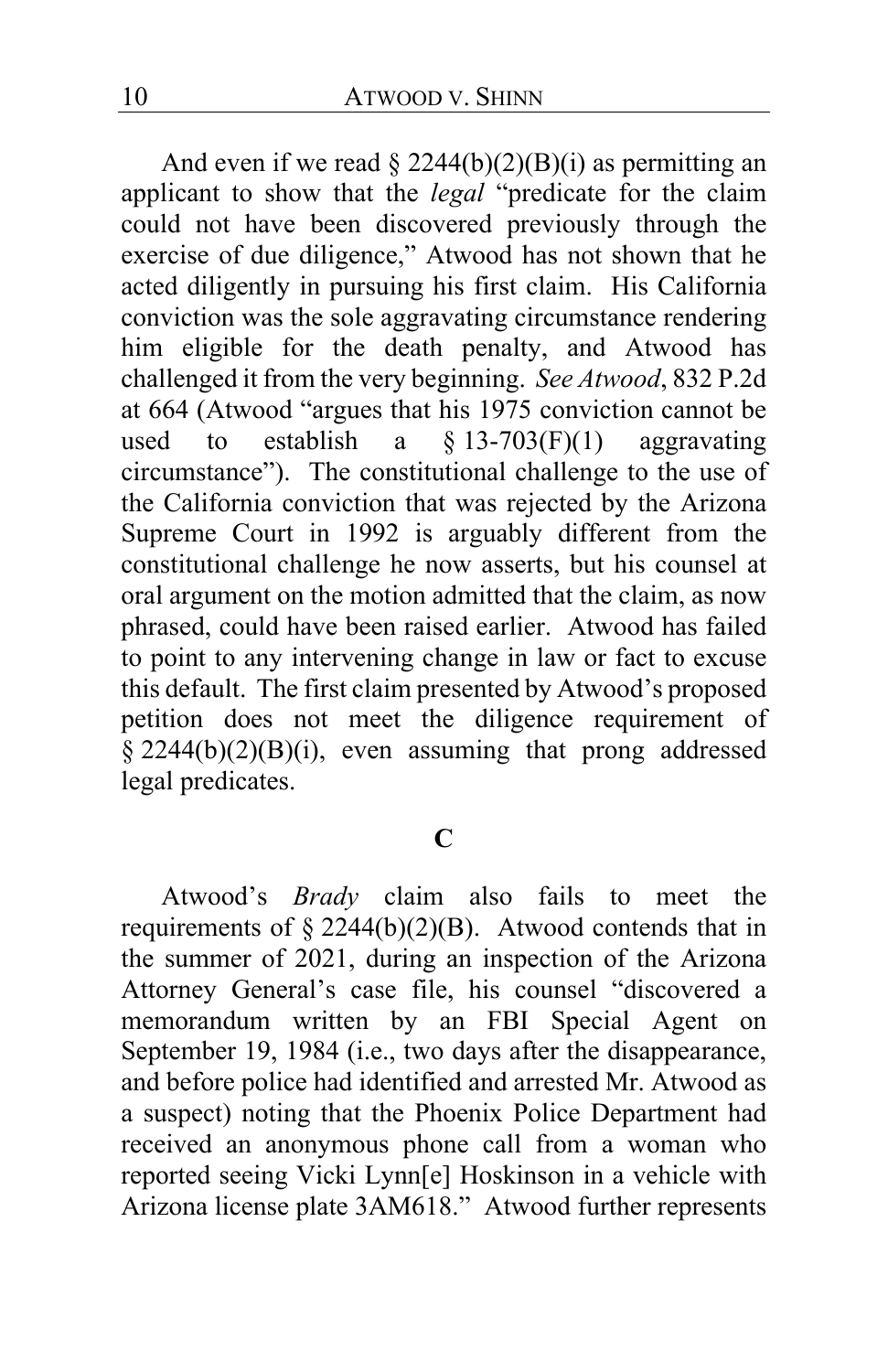that the referenced vehicle was not his car but belonged to Annette Fries's next-door neighbor. He argues that it is likely "that Fries or her son called in the tip, and used a convenient known license plate number that was not theirs in an attempt to either exact revenge against a neighbor or throw police off their trail."

Atwood's *Brady* claim does not meet the standard in § 2244(b)(2)(B)(ii) because he has not made a prima facie showing that the unreported anonymous phone call, "if proven and viewed in light of the evidence as a whole, would be sufficient to establish by clear and convincing evidence that, but for constitutional error, no reasonable factfinder would have found" him guilty.

In light of all the information Atwood had concerning Fries at the time of his trial, it is unlikely that the disclosure of the anonymous phone call would have changed anything. The State alleged, and Atwood does not deny, that at the time of trial Atwood had information that:

> (1) witnesses reported seeing V.L.H. at a local mall in the company of a woman matching Fries's description; (2) Fries "gave shifting information about her whereabouts at the time of the disappearance"; (3) Fries had been charged with crimes related to her attempt to burn down her trailer, but was found incompetent to stand trial; (4) a woman matching Fries's description was seen "in the days surrounding the disappearance driving a car very similar to Mr. Atwood's"; (5) witnesses described seeing a woman matching Fries's description attempt "to kidnap other children in the days surrounding the disappearance"; and  $(6)$  a defense witness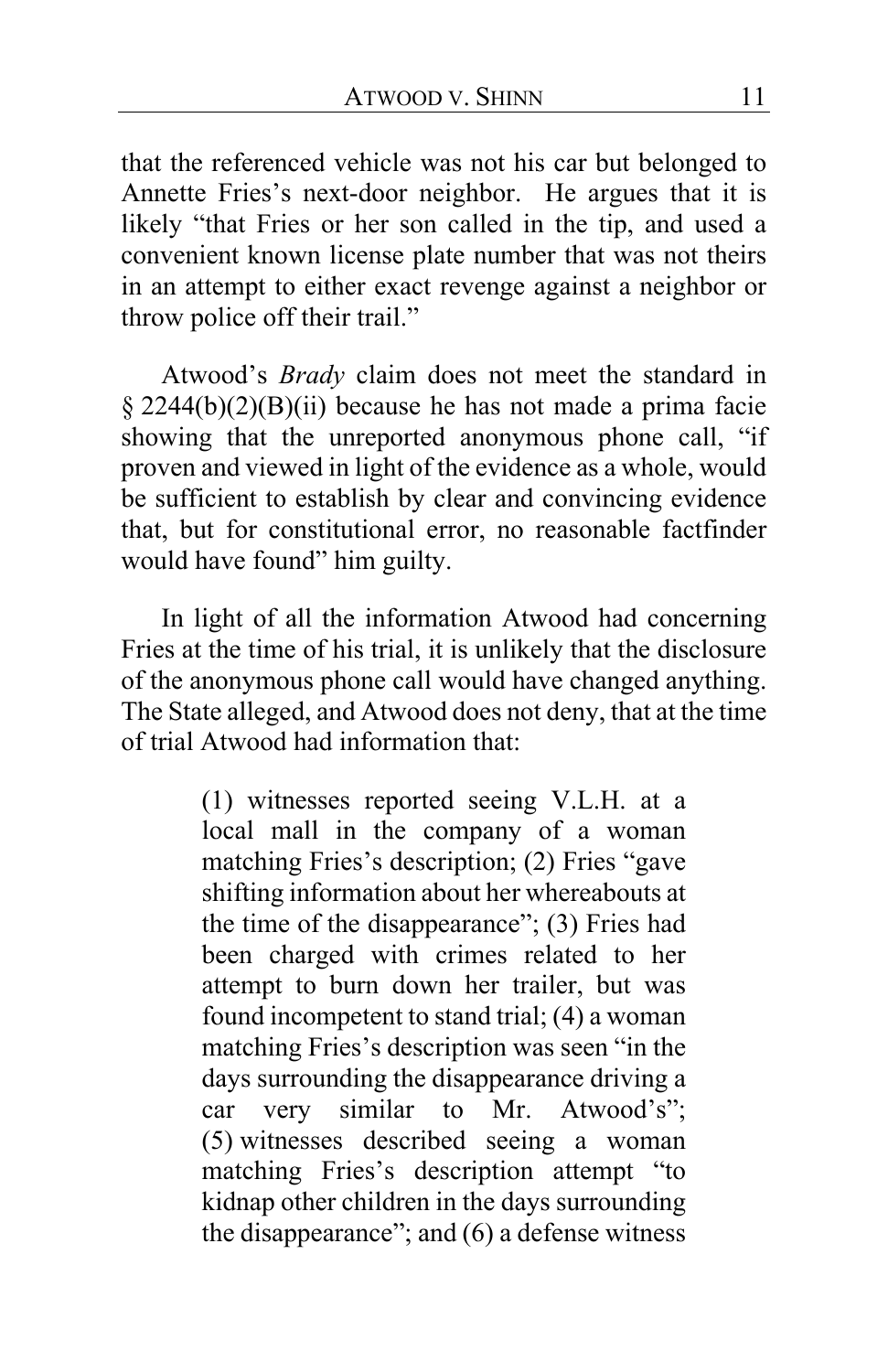"had experienced intimidation and harassment . . . as potential revenge for her testimony on Mr. Atwood's behalf."

As all of this did not sway the jury, it is unlikely that the anonymous phone call would have made a difference, even after it was determined that the reported license plate belonged to Fries's neighbor.

Moreover,  $\S 2422(b)(2)(B)(ii)$  requires that the new material be considered "in light of the evidence as a whole." Here, the Arizona Supreme Court in 1992 noted:

> Although we cannot know from the facts presented at trial exactly what happened to the victim when she was taken to the desert, we do know that (1) defendant, a convicted pedophile, was seen within yards of the girl literally seconds before she vanished; (2) witnesses identified defendant as the man they saw driving with a young child in his car; (3) defendant was seen later that afternoon with blood on his hands and clothing; and (4) defendant was also seen with cactus needles in his arms and legs.

*Atwood*, 832 P.2d at 616. We cannot conclude that the disclosure of the unreported anonymous phone call would have had any effect on Atwood's trial and conviction.

### **D**

Finally, Atwood has not made a prima facie showing in support of his freestanding actual innocence claim. The claim asserts that the *Brady* material is new evidence showing that Atwood is not guilty of the underlying offense.